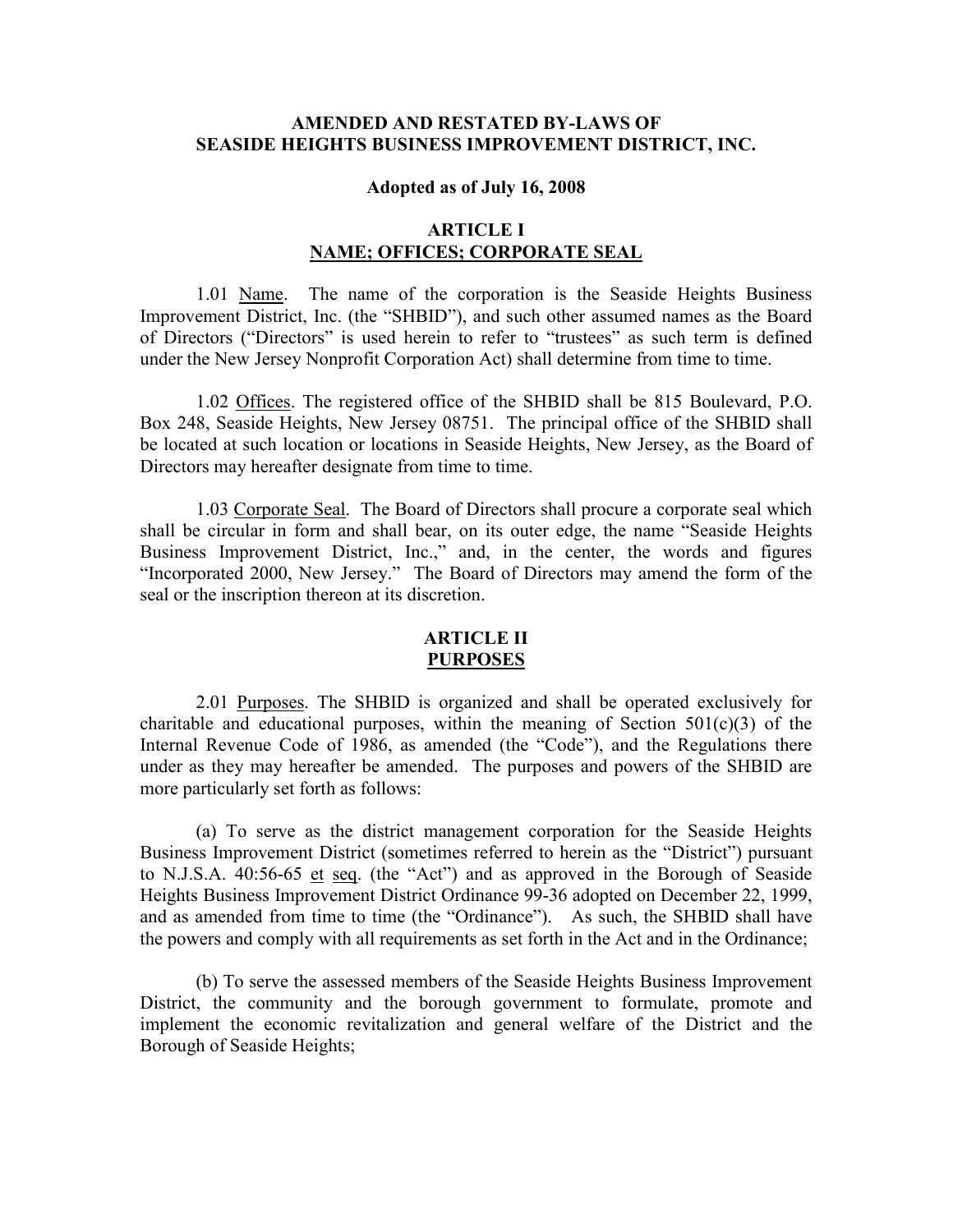(c) To mobilize available public and private resources for the purposes set forth herein;

(d) To provide a mechanism by which relevant business interests, service firms, restaurants, retail establishments, property owners, employers, lenders, and others can cooperate to expand and promote business opportunities, sales, employment, consumer choices, shoppers' facilities, retail and entertainment establishments, amusement areas, tourism and trade; and

(e) To do any other act incidental to or connected with the foregoing purposes or any advancement thereof, either directly or indirectly, either alone or in conjunction or cooperation with others; to do any and all lawful acts and things and to engage in any and all lawful activities which may be necessary, useful, suitable, desirable or proper for the furtherance, accomplishment, fostering, or attainment of any or all of the purposes for which the SHBID is organized; and to aid or assist other organizations whose activities are such as to further accomplish, foster, or attain any of such purposes.

(f) Notwithstanding any other provision of these By-Laws, the SHBID shall not conduct any activities not permitted to be carried on by (a) a corporation exempt from Federal income tax under section  $501(c)(3)$  of the Code (or the corresponding provision of any future United States Internal Revenue Law) or (b) a corporation permitted to deduct its contributions under Section  $170(c)(2)$  of the Code (or the corresponding provision of any future United States Internal Revenue Law).

 (g) The SHBID shall not carry on propaganda or otherwise attempt to influence legislation. The SHBID shall not engage in any transaction or permit any act or omission that shall operate to deprive it of its tax-exempt status under Section  $501(c)(3)$  of the Code. The SHBID shall not in any manner, including, but not limited to the publishing or distribution of statements, or to any extent participate in or intervene in any political campaign on behalf of any candidate for public office nor shall it engage in any "prohibited transaction" as defined in Section 503(b) of the Code.

(h) The SHBID shall not have capital stock, and no stock shares shall be issued. No incorporator, Director or officer shall at any time be considered to be an owner of any of the assets, property, or income of the SHBID, nor shall he or she, by distribution, liquidation, dissolution or in any manner, be entitled to receive assets, property or income, all of which shall be devoted exclusively and forever to the purposes of the SHBID or disposed of as herein provided. The SHBID is organized for and shall operate not for profit, and no part of its net earnings shall inure to benefit any member of the SHBID or other private individual except that the SHBID shall be authorized and empowered to pay reasonable compensation for services rendered herein.

 (i) The SHBID also has such powers as are or may hereafter be granted under laws of New Jersey that are in furtherance of the SHBID's exempt purposes within the meaning of Section  $501(c)(3)$  of the Code or the corresponding section of any future Federal tax code.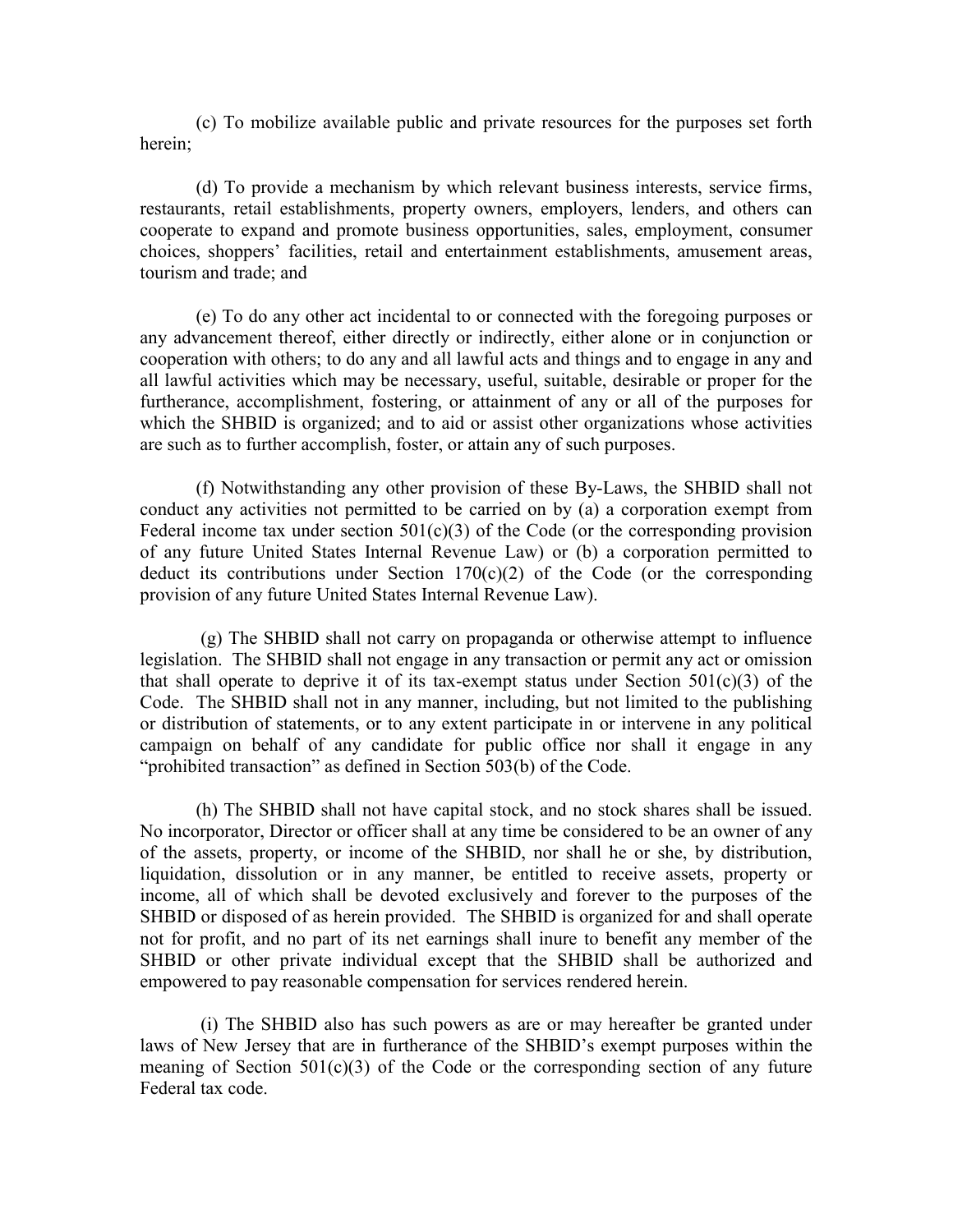## **ARTICLE III MEMBERS**

3.01 Membership. SHBID membership shall be determined as follows:

(a) The members of the SHBID (the "Members") shall be:

(i) each owner of real estate who, by the terms of the Ordinance, is subject to assessment by the Seaside Heights Business Improvement District (the "Assessed Property");

(ii) each individual or entity within the Assessed Properties who holds a Mercantile License(s); and

(iii) each individual or entity within the Assessed Properties who holds a Legalized Games of Chance License(s); and

(iv) each individual or entity within the Assessed Properties who holds a Liquor License(s).

(b) The following may voluntarily elect to be Members ("Voluntary Members"):

(i) any owner of real estate that is located within the Seaside Heights Business Improvement District, and who does not otherwise qualify as a Member under subsection 3.01(a)(i) herein;

(ii) any individual or entity who holds a Mercantile License(s) for business(es) located within the Seaside Heights Business Improvement District, and who does not otherwise qualify as a Member under subsection 3.01(a)(ii) herein;

(iii) any individual or entity who holds a Legalized Games of Chance License(s) for business(es) located within the Seaside Heights Business Improvement District, and who does not otherwise qualify as a Member under subsection 3.01(a)(iii) herein; and

(iv) any individual or entity who holds a Liquor License(s) for business(es) located within the Seaside Heights Business Improvement District, and who does not otherwise qualify as a Member under subsection 3.01(a)(iv) herein.

(c) Voluntary Members shall be Members for no less than one (1) calendar year. All assessments for Voluntary Members shall be paid in full in January, and will be based upon the property's current real property tax assessment as if it were subject to the Seaside Heights Business Improvement District assessment.

(d) Every reference to Members in these By-Laws shall include Voluntary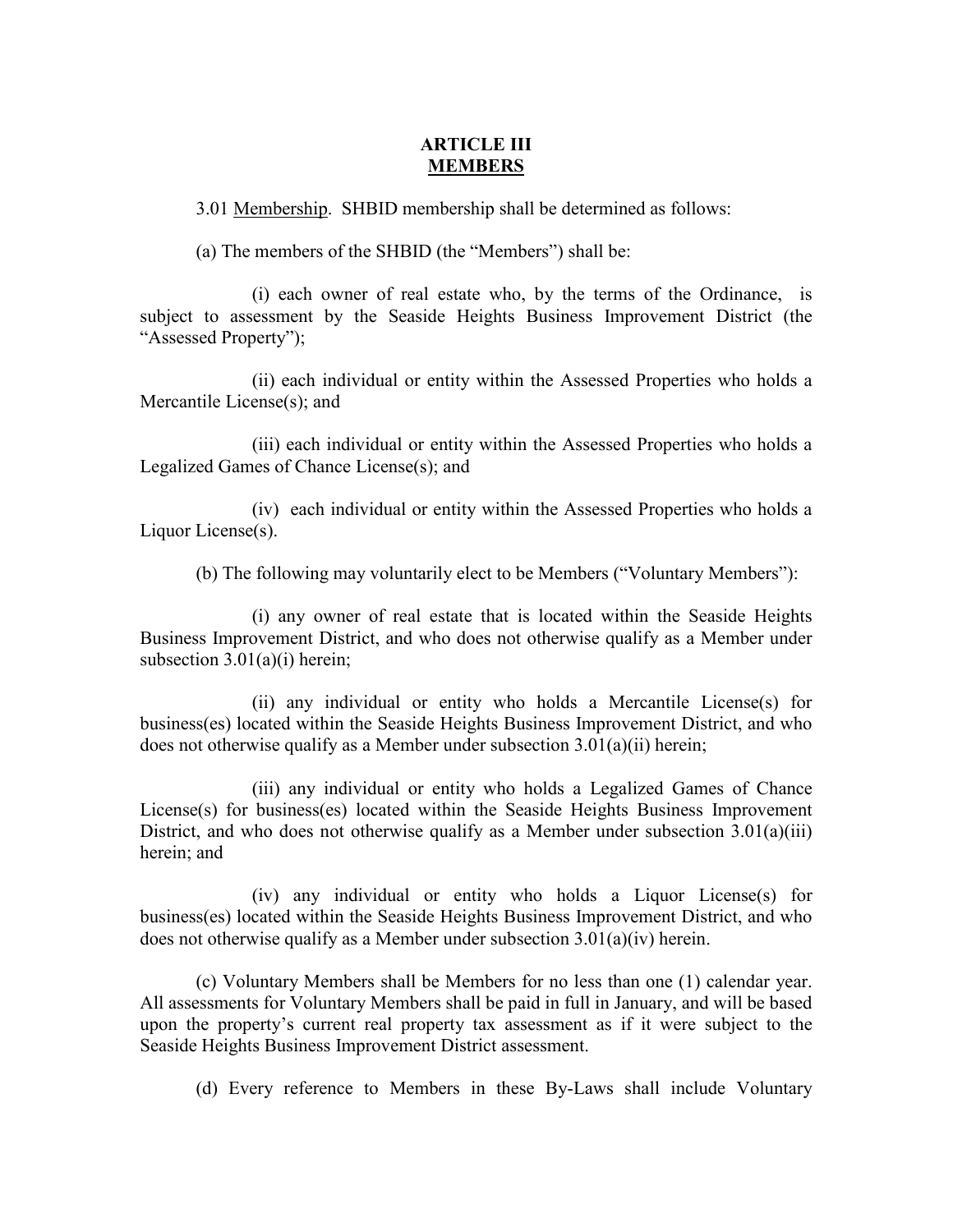Members, unless otherwise stated herein.

3.02 Rights of Members. The rights of each Member shall be limited to voting for the Directors of the SHBID as set forth in Article IV hereof.

(a) The Members shall vote as follows:

 (i) Each Member, or his, her or its designee, who is a Member by virtue of property ownership, shall be entitled to one (1) District vote per each property owned.

(ii) Each Member, or his, her or its designee, who is a Member by virtue of Mercantile License ownership, Legalized Games of Chance License ownership or Liquor License ownership shall be entitled to only one (1) District vote irrespective of the number of licenses held. For example, if a Member holds five (5) Mercantile Licenses, he shall still be entitled to only one (1) District vote or, if a Member holds one (1) Mercantile License and one (1) Liquor License, he shall still be entitled to only one (1) District vote.

(b) Limits on a Members Right to Vote. Each property within the District shall entitle its owner to exercise one (1) District vote. In order for the owner to be eligible to cast said vote, the owner must not be delinquent on its tax payments to the Borough with respect to that property.

 3.03 No Transfers of Membership Interests. No Member, directly or indirectly, shall assign, transfer, hypothecate, pledge, encumber, give or otherwise voluntarily or involuntarily dispose of any or all of his or her membership interest in the SHBID without the written consent of the Board.

### **ARTICLE IV BOARD OF DIRECTORS**

4.01 Board of Directors. There shall be up to twenty-three (23) members of the Board of Directors of the SHBID. Each Director must be at least twenty-one (21) years of age and a Member of the SHBID, except as otherwise provided in Section 4.04. A Voluntary Member may serve as a Director as long as he or she is a Member. If a Voluntary Member fails to remain a Member, for any reason, while serving as a Director then he or she shall be replaced according to the terms of Section 4.06(b) herein. The policies, activities, and affairs of the SHBID shall be determined and managed by the Board of Directors who shall exercise all the powers of the SHBID and shall keep full and fair accounts of all its transactions, and formulate and approve the yearly budget of the SHBID. The approved budget may be reviewed and revised periodically as deemed necessary by the Board. For designation purposes, the Board of Directors is referred to in these By-Laws as the "Board", and each person serving on the Board is referred to individually as a "Director," and, if more than one (1) Director is referred to, as "Directors."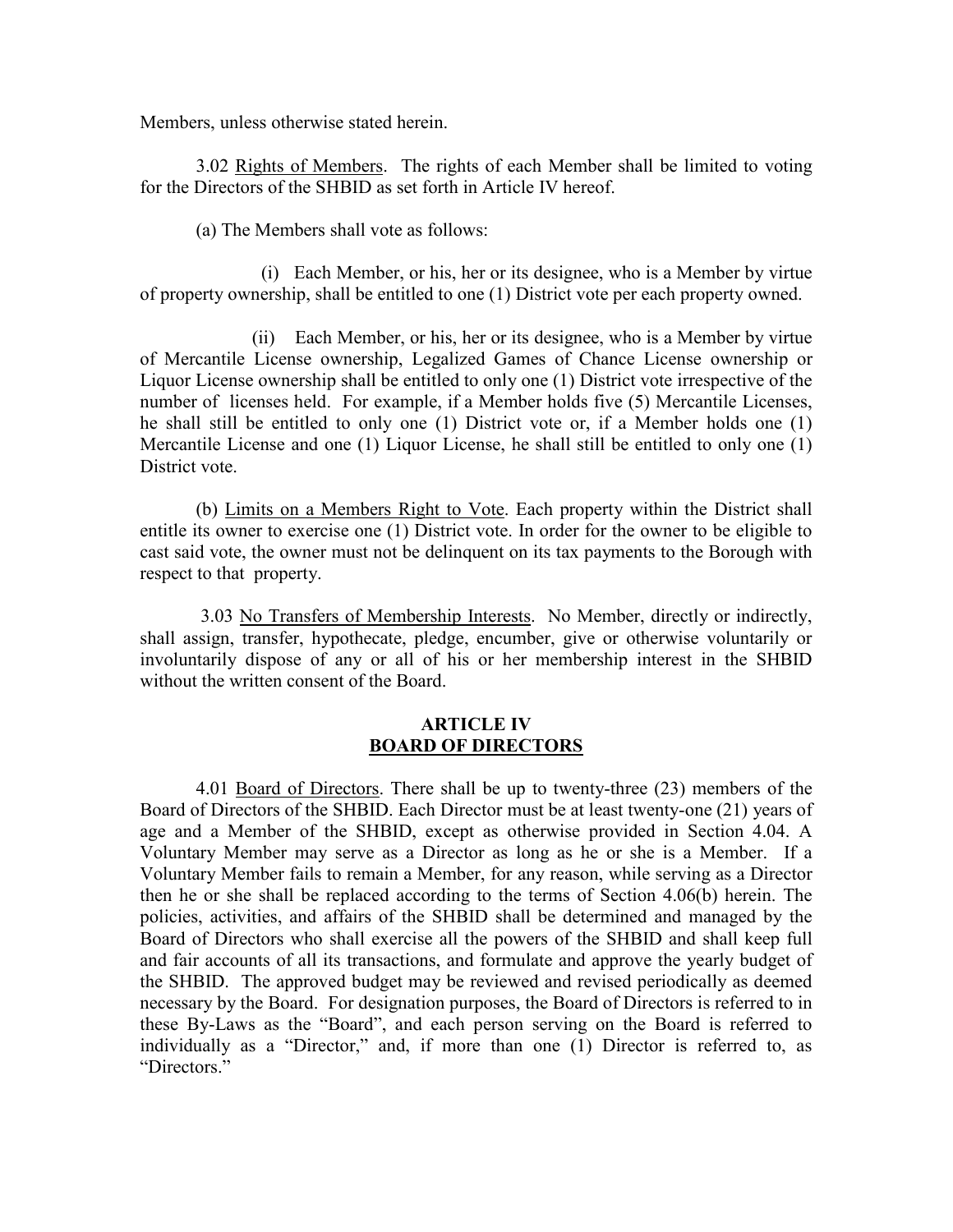4.02 Initial Board of Directors. The initial Board shall be recommended by the District Steering Committee and then appointed by the Mayor and approved by the Council of the Borough of Seaside Heights, to carry on the initial duties of the SHBID. Subsequently, there shall be an election of the Board by the voting Members, said election shall be held during the month of October. Thereafter, the election of the Board shall be held annually during the month of October.

4.03 Term of Office. The Directors shall be divided into three (3) classes, with seven (7) Directors in the first class (the "Class A"), seven (7) Directors in the second class (the "Class B") and the balance of Directors in the third class (the "Class C"). The term of office of Class A shall expire at the second  $(2<sup>nd</sup>)$  Annual Meeting of the SHBID after their election to the Board; the term of office of Class B shall expire at the third  $(3<sup>rd</sup>)$ succeeding Annual Meeting of the SHBID after their election to the Board, and the term of office of Class C shall expire at the fourth  $(4<sup>th</sup>)$  succeeding Annual Meeting of the SHBID after their election to the Board. Except as otherwise provided in Article 4.07 and in the remainder of this Article 4.03, once the initial terms of the three (3) classes of Directors have expired the successor Directors shall be elected for a term of three (3) years, such that the term of office of one class shall expire annually; provided, however, that each Director selected pursuant to Section 4.04 (l) herein shall serve a term of one (1) year.

4.04 Composition of the Board of Directors. The Board shall be comprised of the following:

(a) two (2) Members who are retail business owner/operators within the District and whose business is located on the Boardwalk from the south side of Sherman Avenue to Porter Avenue;

(b) two (2) Members who are retail business owner/operators within the District and whose business is located on the Boardwalk from the north side of Sherman Avenue to Hiering Avenue;

(c) one (1) Member who is a retail business owner/operator and/or tenant of property located within the District and which is located on the Boardwalk from Porter Avenue to Hiering Avenue;

(d) two (2) Members who are retail business operators whose business is located on the Boulevard from Porter Avenue to Hiering Avenue;

(f) two (2) Members who are owner/operators of a lodging accommodation within the District;

(g) two (2) residents of the Borough of Seaside Heights who own their own residences within the District and who do not operate a business or commercial establishment in the Borough of Seaside Heights;

(h) two (2) Members who are owner/operators of dining and entertainment establishments on the Boulevard from Porter Avenue to Hiering Avenue;

(i) one (1) retail business owner/operator or one business property owner of a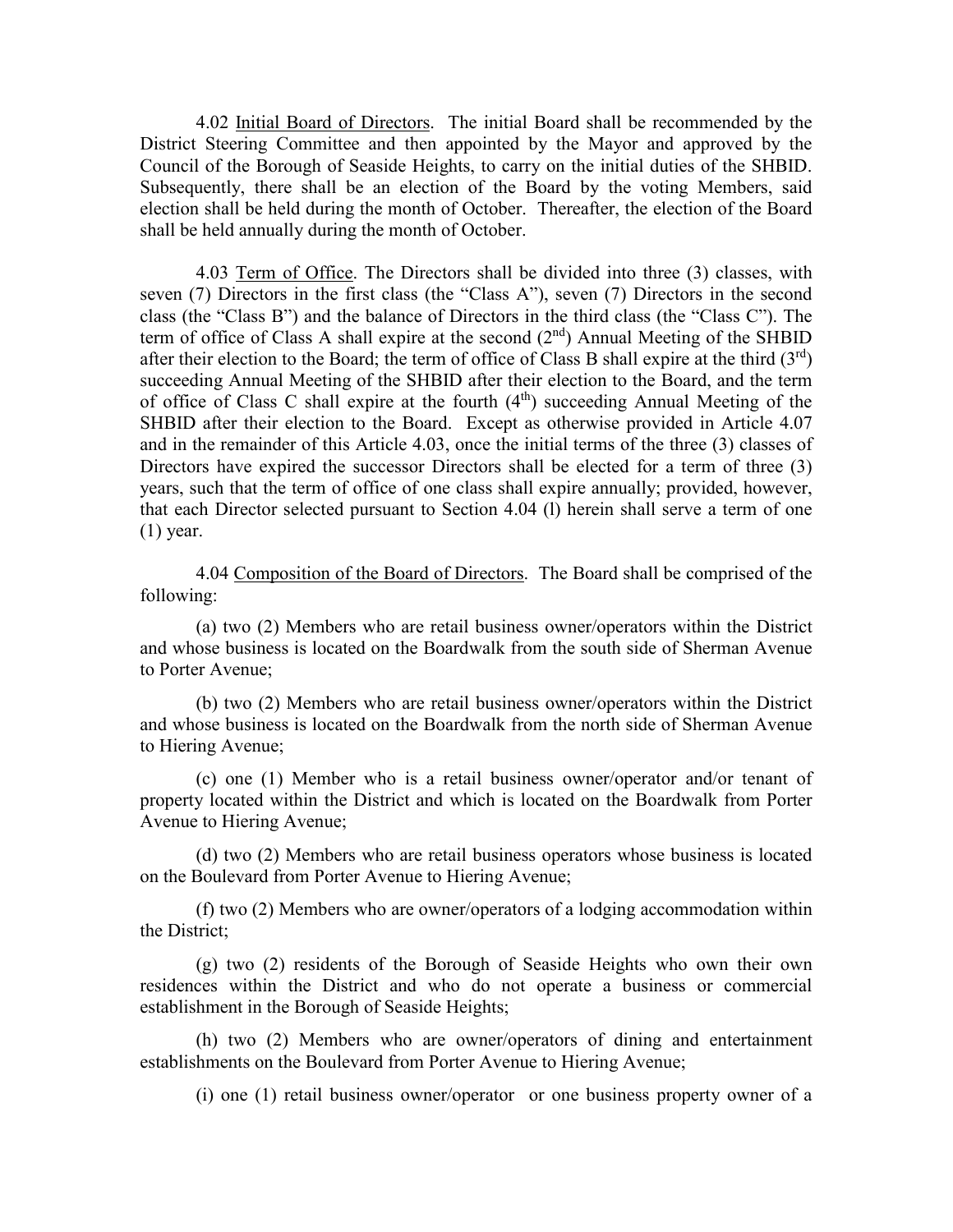business establishment to the west of the Boulevard;

(j) one (1) owner/operator of a parking lot in the District;

(k) up to four (4) other Members of the business community included within the District;

(l) one (1) Member shall be selected from the governing body of the Borough of Seaside Heights and appointed by the Mayor to serve at the discretion of the Borough of Seaside Heights;

(m) two (2) Members at large shall be selected by the SHBID Board;

(n) the Borough Administrator as appointed by the Mayor of the Borough of Seaside Heights; and

(o) the Executive Director of the SHBID as a voting member only if there is a tie vote (50/50) and this vote will break the tie.

#### 4.05 Election of Directors.

(a) Except as set forth in Article 4.07 hereof, Directors shall be elected by plurality vote of Members.

(b) The annual election of Directors shall be held at the Annual Membership Meeting (the "Annual Election"). The date, time and place of the Annual Election shall be determined by the Executive Committee, as set forth in Article 5.01 hereof, and shall be published three (3) times, once in each of three (3) consecutive weeks, in a newspaper of general circulation in the District. Such publication requirement shall be completed no later than ten (10) days prior to the scheduled Annual Election. All voting shall be governed by the provisions of Article 5.01 hereof.

4.06 Removal of Directors.

(a) At any meeting of the Directors, duly called and at which a quorum is present, the voting Directors may, by a majority vote, remove for cause any Director from office and may elect a successor to serve for the balance of the term of such removed Director.

(b) Vacancies occurring in the Board for any reason may be filled by a vote of majority of the Directors then in office. A Director elected to fill a vacancy shall be elected to hold office for the unexpired term of his or her predecessor.

4.07 Mandatory Members of the Board. This Article IV shall not apply to any mandatory Member of the Board as set forth in the Act, which includes the Member of the governing body and the Administrator of the Borough of Seaside Heights appointed by the Mayor.

## **ARTICLE V MEETINGS**

5.01 Annual Membership Meeting. The annual meeting of the Members of the SHBID shall be held in October of each year (the "Annual Membership Meeting"), for the purposes of electing the Board. The date, time and place shall be determined by the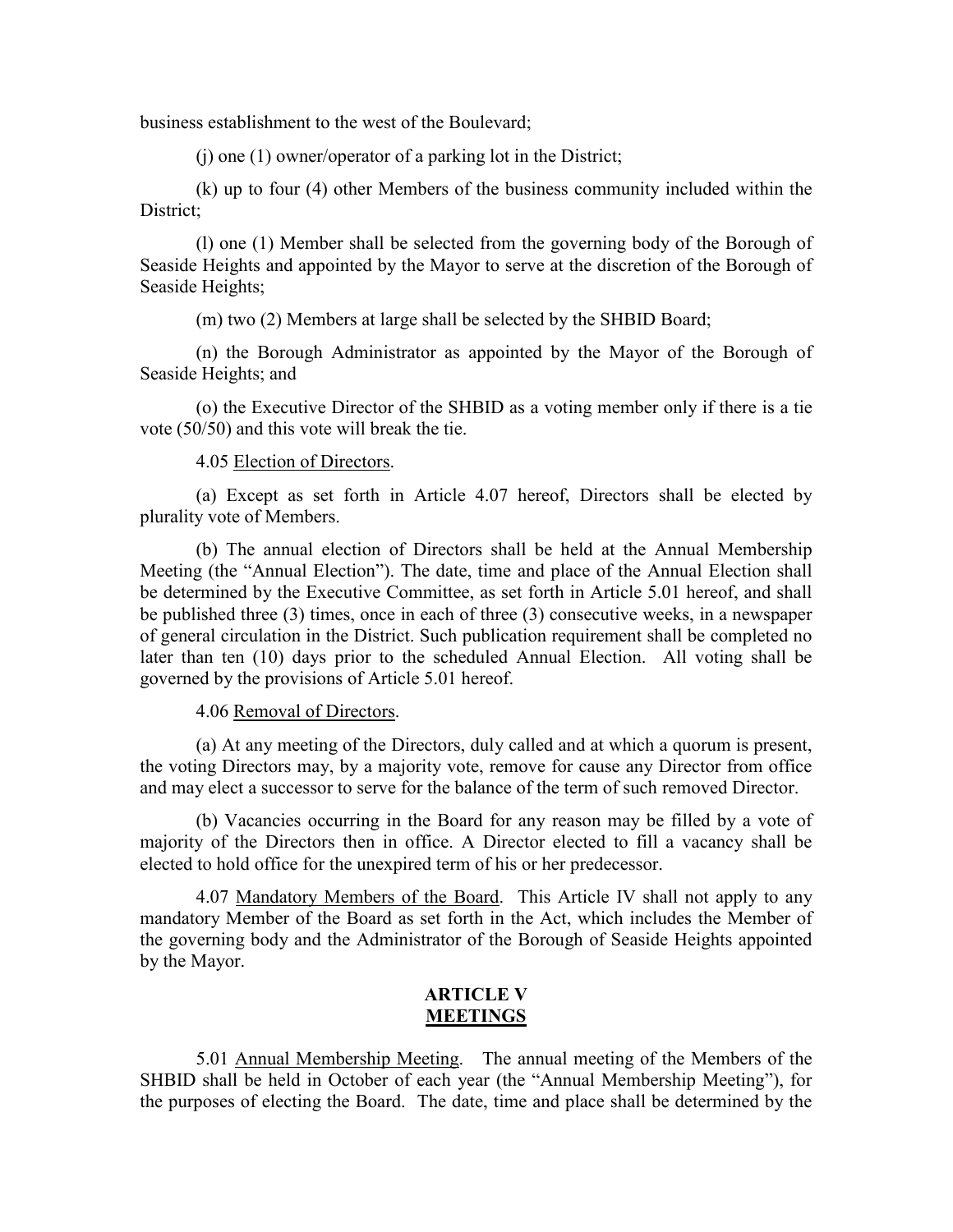Executive Committee, as provided in Article 6.01 hereof. The Secretary shall cause to be mailed to each Member, at least twenty (20) days prior to the scheduled Annual Membership Meeting, at his or her address as it appears in the property assessment and mercantile list of the Borough of Seaside Heights, or as on file at the offices of the SHBID, a notice stating the time and place of the Annual Meeting. The ballots will also be mailed to each Member twenty (20) days prior to the scheduled Annual Membership Meeting and must be returned and received by the scheduled Annual Membership Meeting. Members may submit their vote(s) in the following manner: (i) via mail, which must be received at least one (1) hour prior to the Annual Membership Meeting; (ii) via hand delivery by messenger to the Annual Membership Meeting no later than thirty (30) minutes after the meeting has been "Called to Order"; or (iii) via delivery in person at the Annual Membership meeting no later than thirty (30) minutes after the meeting has been "Called to Order". The elected Directors will be determined by a plurality vote of the total responses received. Directors elected at the Annual Membership Meeting shall take office at the First Regular Board Meeting of the following year; as such term is defined in Article 5.03 hereunder.

5.02 Annual Meeting of the Board. The annual meeting of the Board (the "Annual Board Meeting") shall be held in October of each year, after the annual election at the Annual Membership Meeting, as set forth in Article 5.01, has taken place, for the purposes of electing officers and to conduct such other business as may come before the Board. The Secretary shall cause to be mailed to each Director at his or her address a notice stating the time and place of the Annual Board Meeting. All voting shall take place at said meeting. Officers elected at the Annual Board Meeting shall take office at the First Regular Board Meeting of the following year; as such term is defined in Article 5.03 hereunder.

5.03 Regular Board Meetings. Regular meetings of the Board shall be held at least nine (9) times per year, which shall include the Annual Board Meeting (the "Regular Board Meetings").

(a) The dates of the Regular Board Meetings shall be established by the Board at the first Regular Board Meeting of each year.

(b) At the Regular Board Meeting held in July, a nominating committee (the "Nominating Committee") of five (5) Directors shall be appointed by the Chairman. It shall be the duty of the Nominating Committee to nominate candidates for the offices to be filled at the annual election of officers held at the Annual Board Meeting in October. The Nominating Committee shall report to the Regular Board Meeting in September and shall submit a list of qualified candidates for suggested nomination. Before the election at the Annual Board Meeting in October, additional nominations from the floor shall be permitted.

(c) Notwithstanding anything in this Section 5.03, the Executive Committee, as that term is defined later in these By-Laws, in its sole discretion, may change the date, time or location of any Regular Board Meeting; provided, any such change is made upon no less than three (3) days notice to all Directors by delivering notice to him or her personally, or by delivering the same at his or her residence or usual place of business, or by contacting him or her by telephone, email or facsimile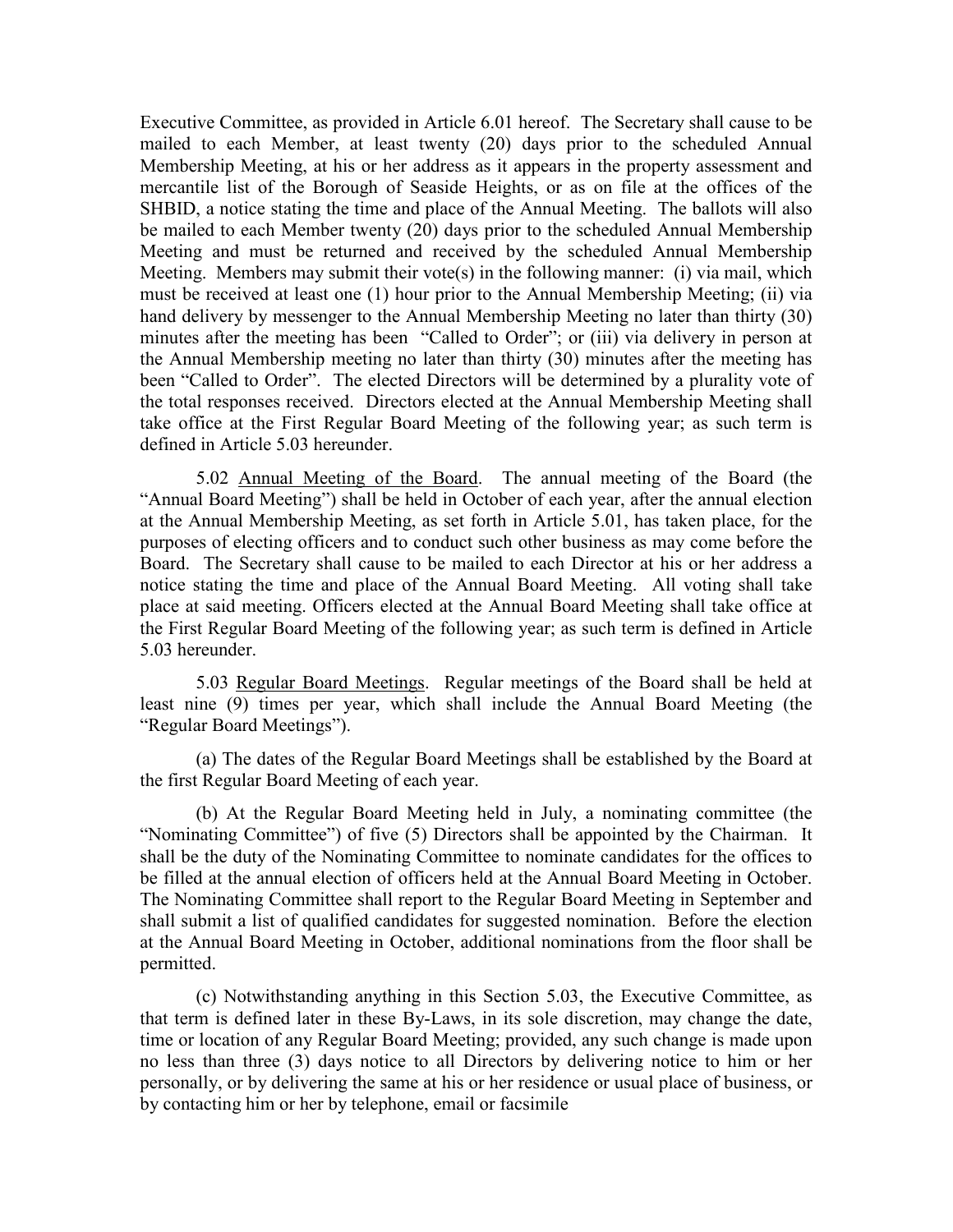5.04 Special Meetings of the Board. Special meetings of the Board may be called by the Chairman (the "Special Board Meetings"). Notice of the place, day and hour of such special meeting shall be given to each Director at least three (3) days before the meeting, by delivering notice to him or her personally, or by delivering the same at his or her residence or usual place of business, or by contacting him or her by telephone, email or facsimile. Any notice of a special meeting shall state the business to be transacted.

5.05 Quorum. A quorum at the meetings of the Board shall consist of one-third (1/3) of the full membership of the Board, excluding vacancies. Except as otherwise provided in the Certificate of Incorporation, these By-Laws or the laws of the State of New Jersey, a quorum shall be sufficient to pass any measure. In the absence of a quorum, the Directors present by a majority vote and without notice other than by announcement may adjourn the meeting from time to time until a quorum shall attend. At any such meeting after an adjourned meeting at which a quorum shall be present, any business may be transacted which might have been transacted at the adjourned meeting as originally notified.

5.06 Compensation. No compensation shall be paid to any officer or Director. Nothing herein shall prevent any officer or Director from being reimbursed for out-ofpocket expenses or compensated for services rendered in any other capacity to or for the SHBID, provided, however, that any such expenses incurred or services rendered shall have been authorized in advance in writing by a majority vote of the Board.

5.07 Contracts and Service. The Members, Directors and officers of the SHBID may be interested directly or indirectly in any contract relating to or incidental to the operations conducted by the SHBID, and may freely make contracts, enter transactions, or otherwise act for and on behalf of the SHBID, notwithstanding that they also may be acting as individuals, or a trustee of trusts, or as agents for other persons or corporations, or may be interested in the same matters as stockholders, Members, trustees, or otherwise. Notwithstanding the foregoing, any contract, transaction, or act on behalf of the SHBID in a matter in which any Member, Director or officer is personally interested as a stockholder, director, or otherwise must be disclosed to the Directors, conducted at arm's length, shall not violate any prohibition against the SHBID's use or application of its funds for private benefit and shall be approved in accordance with N.J.S.A. 15A:6-8 as same may be amended or modified and any successor statute thereto. Common or interested Directors may be counted in determining the presence of a quorum at a board meeting at which such a contract or transaction is authorized, approved or ratified; however, such authorization, approval or ratification shall only be effective by affirmative vote of a majority of the disinterested Directors present and voting.

5.08 Parliamentary Rules. Unless otherwise specified in these By-Laws, Robert's Rules of Order shall govern the conduct of all meetings.

## **ARTICLE VI**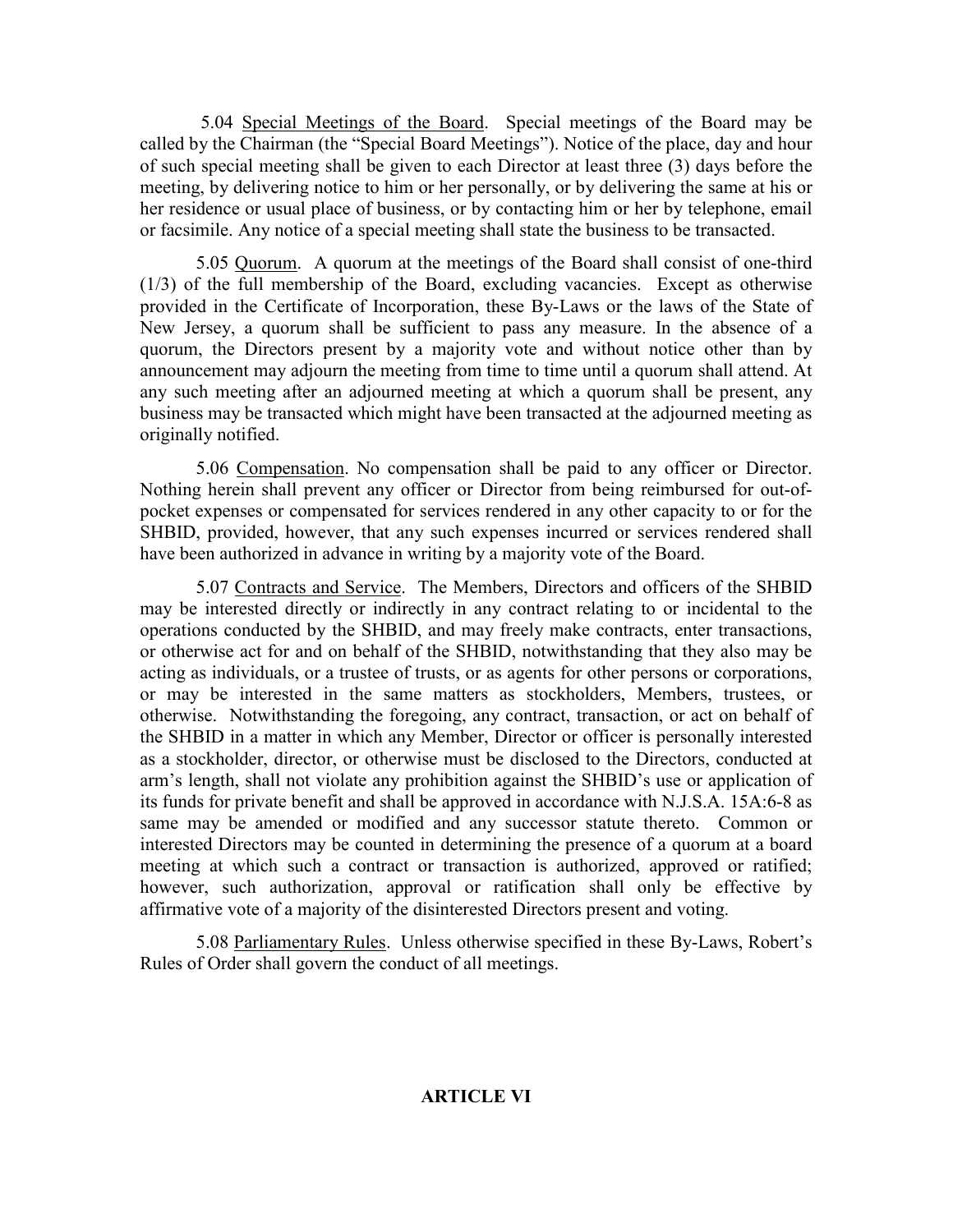#### **COMMITTEES OF THE BOARD OF DIRECTORS**

6.01 Executive Committees. An executive committee (the "Executive Committee") shall be appointed by the Chairman of the Board. The Executive Committee shall be comprised of at least five (5) but no more than eight (8) Members, which shall include the Chairman of the Board, all of whom shall be members of the Board. The Executive Committee shall approve the annual budget, the appointment of the principal staff persons employed by the SHBID, the terms of said employment and the nominating committee who shall, each year, propose the names of persons to serve on the Board and as officers of the SHBID.

6.02 Committees Generally. By resolution adopted by a majority of the Board, the Board may provide for such standing or special committees with such powers and duties, as it deems desirable and may discontinue the same at its pleasure. The members of all such committees shall be appointed by the committee chairman, who shall be a member of the Board, named by the Chairman of the Board. At least one member of each standing or special committee shall be a member of the Board; the remaining members of such committees may, but need not be, members of the Board. Each committee shall keep full and fair accounts of its transactions and accurate minutes of its meetings. Vacancies on any committee shall be filled by the Chairman.

6.03 Committee Reports. All recommendations by a committee shall be reported in writing to the Executive Committee upon the written request of the Executive Committee.

6.04 Participation in Committees. In selecting members of committees, the Board shall encourage widespread participation among members of the business community within the District and others concerned with the purposes of the SHBID. From time to time, special committees may be named to advise the Board on issues on which additional perspective may be required and public meetings may be held to solicit advice from those concerned about the economic well-being of the District.

6.05 Members of Committees. The Members appointed by all of the foregoing bodies shall serve at the pleasure of the appointing body.

## **ARTICLE VII OFFICERS**

7.01 Executive Officers. By a majority of the Board at the Annual Board Meeting, the Board shall select a Chairman of the Board (the "Chairman"), a Vice-Chairman of the Board (the "Vice-Chairman"), a Treasurer, a Secretary and such other subordinate officers, as it deems necessary, from among the Directors to serve for a two (2) year term. Except for the offices of the Chairman and Secretary, any person may hold more than one (1) office; provided, however, that no officer shall execute, acknowledge or verify any instrument in more than one capacity.

7.02 Vacancies. Except as provided in Article 7.03 herein below, in the event any office becomes vacant by death resignation, retirement, removal, disqualification or any other cause, the Board may elect, by a majority vote, an officer to fill such vacancy, and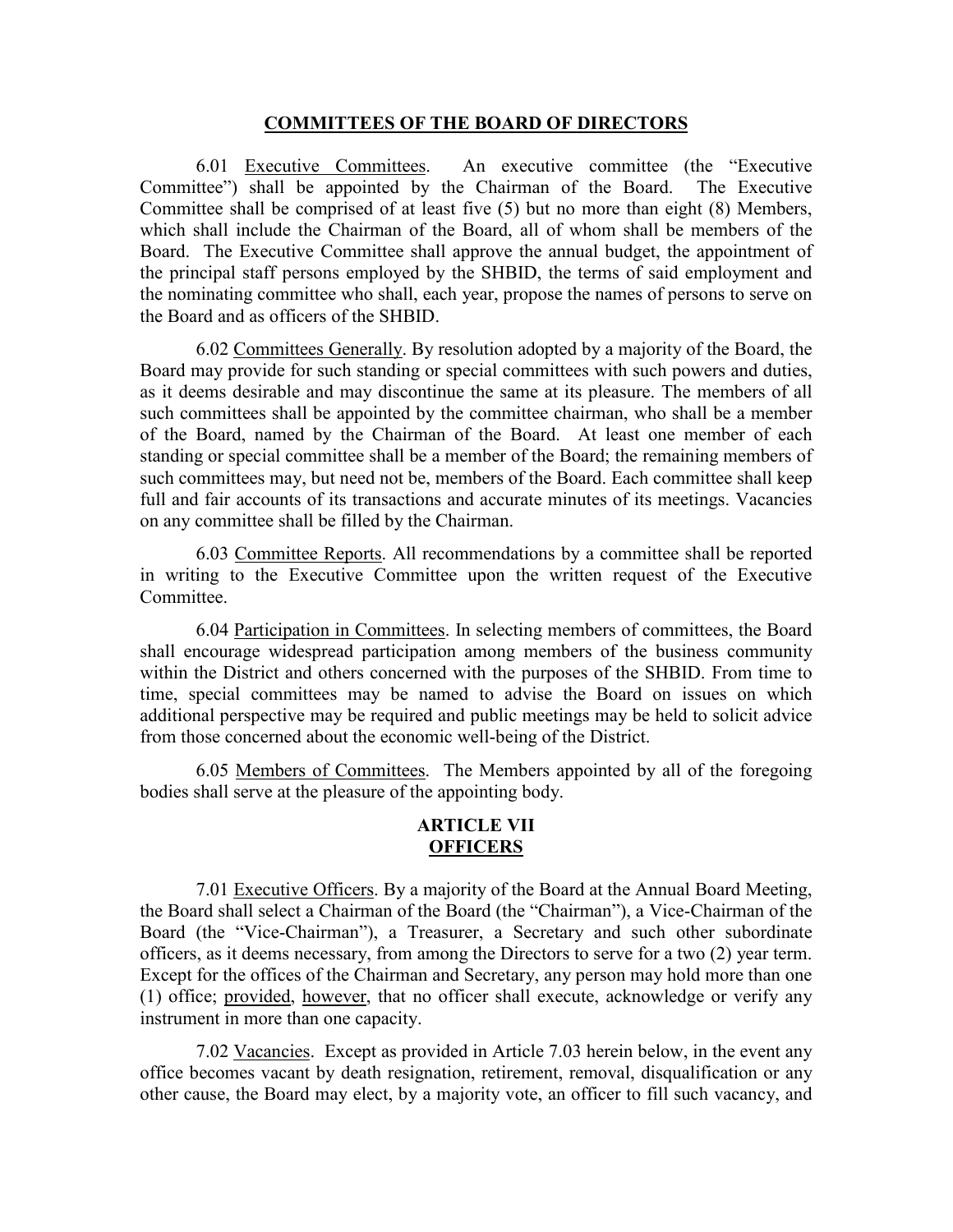such officer shall hold office and serve until the next Annual Board Meeting. In the event that any officer cannot conduct the duties of his or her office for a period exceeding sixty (60) days, the Board may deem such office vacant.

7.03 Chairman of the Board; Vice-Chairman of the Board; Executive Director.

(a) Chairman.

 (i) The Chairman shall preside at all meetings of the SHBID and of its Board at which he or she is present.

 (ii) The Chairman shall have general charge and supervision of the activities and affairs of the SHBID.

 (iii) The Chairman shall have and may exercise such powers as are, from time to time, assigned to him or her by the Board.

 (v) With the approval of the Board and in conjunction with the Secretary, the Chairman may enter into and execute in the name of the SHBID, contracts and other instruments in the regular course of business, except where the execution of such instruments is expressly delegated by resolution of the Board to another officer or agent of the SHBID.

(b) Vice-Chairman.

 (i) In the event the Chairman is absent or unable to act, or at the request of the Chairman, the Vice-Chairman shall perform the duties and exercise the functions of the Chairman, and when so acting shall have the powers of the Chairman.

 (ii) The Vice-Chairman shall have such other duties as may be assigned to him or her by the Chairman.

(c) Executive Director.

(i) The Executive Director shall be employed by the Board.

 (ii) The Executive Director shall perform all duties incident to the chief executive officer of a corporation and such other duties as may be, from time to time, assigned to him or her by the Board. He or she shall serve at the will of the Board and may be removed, with or without cause, by the Board at any time.

7.04 Secretary.

(a) The Secretary shall keep or cause to be kept corporate records in which shall be entered all information required by these By-Laws or by law to be kept by the SHBID, which shall include, but is not limited to, the minutes of the meetings of the Board in books provided for such purpose.

(b) The Secretary shall perform any and all legal duties under the Certificate of Incorporation and incident to the corporate office of Secretary.

(c) The Secretary shall be responsible for providing notice of meetings and other actions to Directors whenever required by, and in accordance with, the provisions of these By-Laws or as required by law.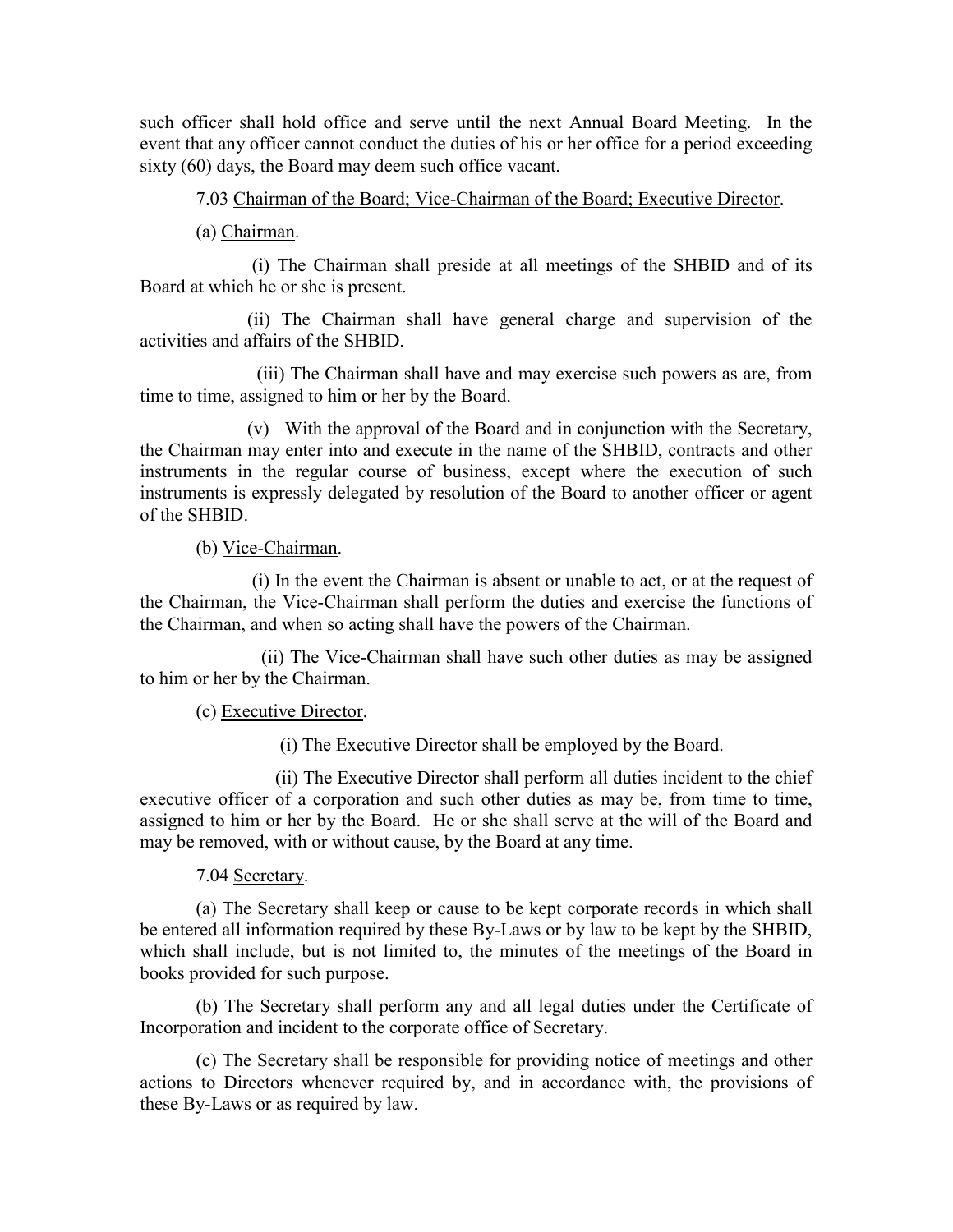(d) The Secretary shall be the custodian of the SHBID's seal and shall affix same to all documents which require said seal and which he or she has been authorized to execute on behalf of the SHBID and when so affixing may attest to the same.

(e) The Secretary shall perform all other duties as, from time to time, may be assigned to the Secretary by the Board or the Chairman.

7.05 Treasurer.

(a) The Treasurer shall have charge of and be responsible for all funds, securities, receipts and disbursements of the SHBID, and shall deposit or cause to be deposited in the name of the SHBID all monies and other valuable effects in such bank, or other depositories, as shall be, from time to time, designated by the Board.

(b) The Treasurer shall disburse the funds of the SHBID as authorized by the Board. The Treasurer shall keep or cause to be kept proper vouchers of all sums disbursed, and maintain complete and regular accounts in accordance with a system satisfactory to the Board.

(c) Upon the request of the Board, and at least annually, the Treasurer shall submit to the Board an account of the financial condition of the SHBID.

(d) The Treasurer shall perform any and all legal duties under the Certificate of Incorporation and incident to the office of a treasurer of a corporation and such other duties as may be assigned to him or to her by the Board.

7.06 Subordinate Officers. The Board may from time to time appoint such subordinate officers, as it may deem desirable in the manner provided herein. Each such officer shall perform such duties as the Board or the Chairman may prescribe.

7.07 Personnel. The Board may hire and/or retain an administrator, manager, staff and/or consultants as necessary to achieve the purposes of the SHBID.

7.08 Removal. Any officer of the SHBID may be removed from office with or without cause by the affirmative vote of a majority of the Board.

## **ARTICLE VIII CONDUCT OF BUSINESS**

8.01 Checks, Drafts, Etc. Except as otherwise provided in these By-Laws, all checks, drafts or other orders for payment of money, and all notes, bonds or other evidences of indebtedness issued in the name of the SHBID shall be signed by such officers and/or Directors in such manner as shall, from time to time, be determined by resolution of the Board. In no event shall the signatures of fewer than two (2) such officers and/or Directors be necessary to bind the SHBID on any such checks, drafts or other orders for payment of money, notes or other evidence of indebtedness.

8.02 Annual Reports, Audits and Budgets.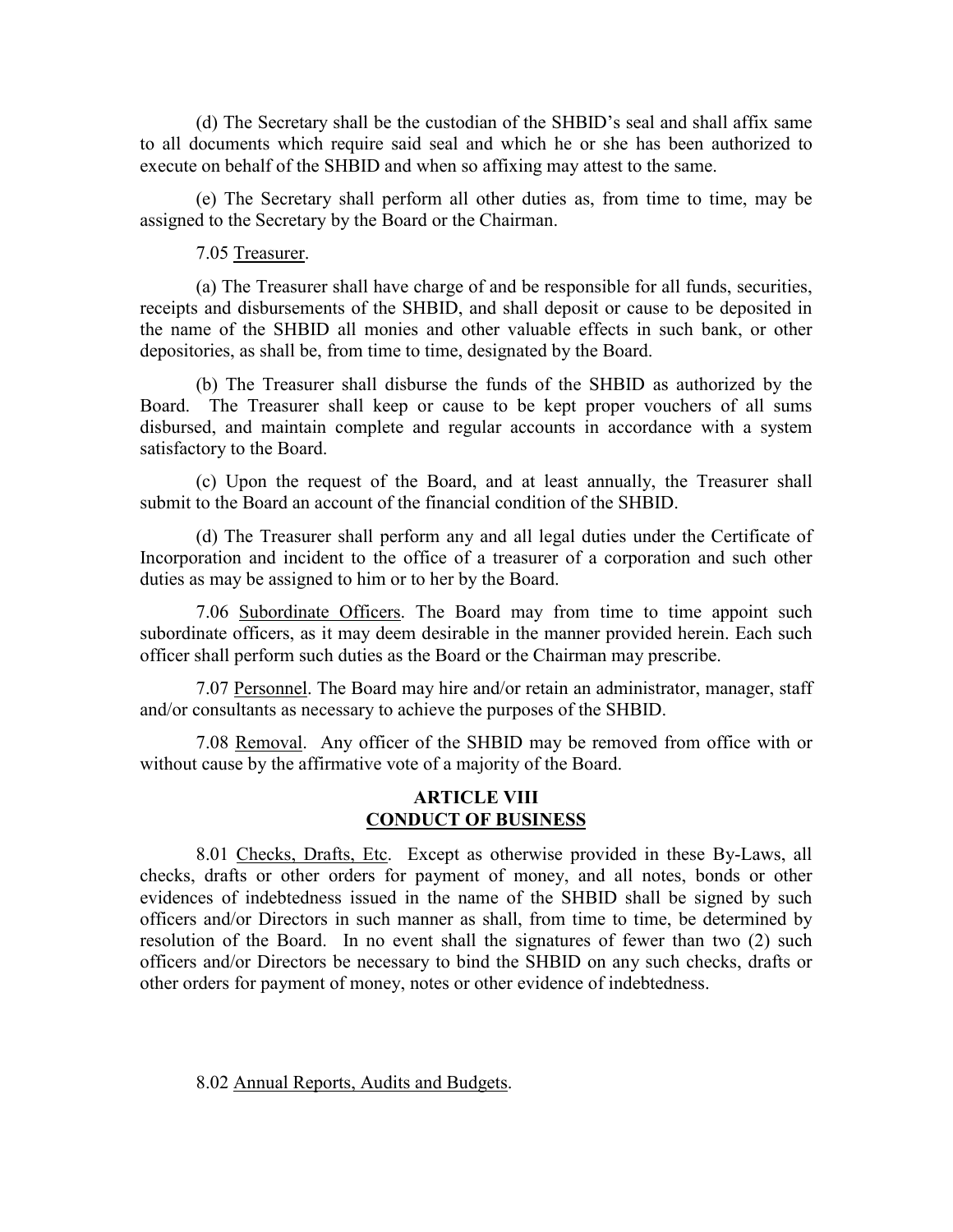(a) Annual Report. There shall be prepared annually a full and correct statement of the affairs of the SHBID, including a balance sheet and statement of operations for the preceding fiscal year, audited and certified by an independent Certified Public Accountant, which shall be submitted to and reviewed by the Board at a regular meeting of the Directors and filed immediately thereafter at the principal office of the SHBID. Such statement shall be prepared by the Chairman, in conjunction with the Treasurer, or such other executive officer of the SHBID as may be designated by the Board. A copy of the report shall be made available at the principal office of the SHBID for inspection by the public upon request made to SHBID. Pursuant to N.J.S.A. 40:56-80, the SHBID shall submit such annual report to the Mayor and governing body of the Borough of Seaside Heights (the "Governing Body") within thirty (30) days of the close of the fiscal year.

(b) Annual Audit. Pursuant to N.J.S.A. 40:56-88, the SHBID shall cause an annual audit of its books, accounts and financial transactions to be made and filed with the Governing Body, and for that purpose the SHBID shall employ an independent Certified Public Accountant. The annual audit shall be completed and filed with the Governing Body within four (4) months after the close of the fiscal year of the SHBID. A duplicate copy of the audit shall be filed with the Director of the Division of Local Government Services in the State of New Jersey Department of Community Affairs within five (5) days of the filing of the audit with the Governing Body.

(c) Annual Budget. Pursuant to N.J.S.A. 40:56-84, the SHBID shall submit a detailed business plan and budget for the upcoming year, no later than October 1 of the current fiscal year, for approval by resolution of the Governing Body. The budget shall be submitted with a report, which explains how the budget contributes to the goals and objectives for the SHBID. The budget shall be introduced, approved, amended and adopted pursuant to the terms and conditions set forth in N.J.S.A. 40:56-84(b).

8.03 Fiscal Year. The fiscal year of the SHBID shall be the year ending December 31st.

8.04 Bonds. The Board may require any officer, agent or employee of the SHBID to give a bond to the SHBID conditioned upon the faithful discharge of his or her duties with one or more sureties and in such amount as may be satisfactory to the Board.

 8.05 Contracts. Except as otherwise provided in these By-Laws, the Board, by resolution, may authorize any officer or officers, agent or agents, to enter into any contract or execute and deliver any instrument in the name and on behalf of the SHBID, and such authority may be general or confined to specific instances.

 8.06 Deposits. All funds of the SHBID not otherwise employed shall be deposited in a timely manner to the credit of the SHBID in such banks, trust companies or other depositories as the Board by resolution may select or as may be designated by any officer or officers, agent or agents of the SHBID to whom such power is delegated by resolution of the Board.

8.07 Acceptance of Gifts. The Board, or any officer or officers, agent or agents of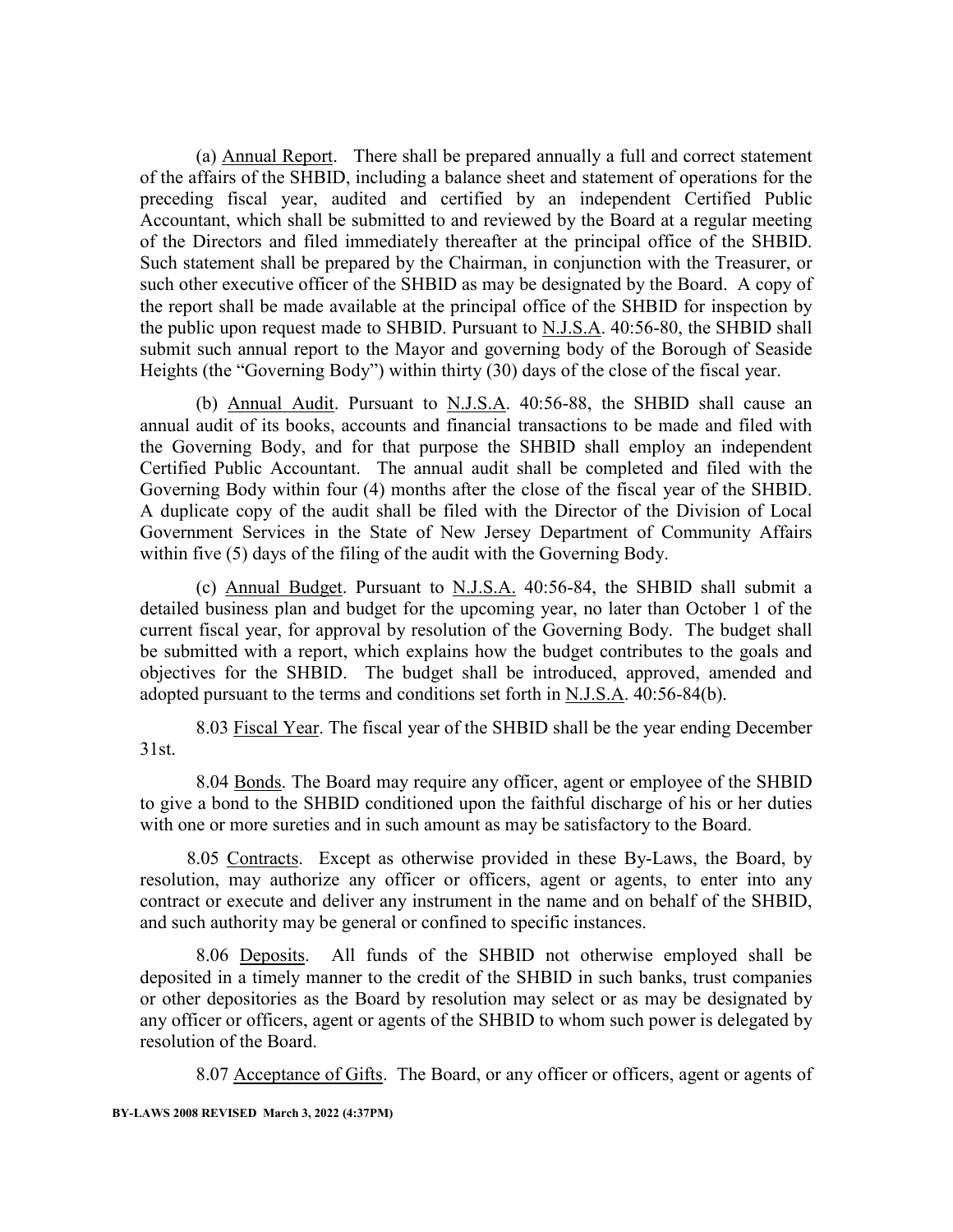the SHBID to whom such authority is delegated by resolution of the Board, may accept on behalf of the SHBID any contribution, gift, grant, bequest or devise for the general purposes or for any special purpose of the SHBID followed by proper acknowledgment.

8.08 Debt Obligations. The SHBID is obligated to satisfy all debts, loans and financial liabilities it incurs. The District and the SHBID may not borrow an amount that exceeds the approved budget for that fiscal year.

## **ARTICLE IX AMENDMENTS**

9.01 Amendments. A motion to amend, alter, repeal, or enact a new By-Law may be introduced, considered, discussed and voted on at any meeting of the Board, provided at least ten (10) days prior to such meeting a full written statement of the exact language of the motion and the time, place and date of the meeting when the motion(s) will be introduced has been forwarded to every member of the Board. An affirmative vote of two-thirds (2/3) of the full Board shall be required to carry said motion. Upon the approval of said motion, the Board will forward the amendment to the Mayor and Council of the Borough of Seaside Heights. The procedures and notice of requirements of this section shall apply irrespective of any contrary provisions, which may be contained in these By-Laws.

## **ARTICLE X INDEMNIFICATION; EXCULPATION**

10.01 Indemnification.

(a) For the purposes of this Article X, all definitions set forth in N.J.S.A. 15A:3-4, as amended from time to time, shall apply.

(b) Indemnification of any person who is a Director, officer, employee or corporate agent of the SHBID shall be provided to the fullest extent permitted by N.J.S.A. 15A:3-4 as same may be amended or modified and any successor statute thereto or any other applicable provision of law. Such indemnification shall include, without limitation, indemnification against the actual amount of net loss including counsel fees, reasonably incurred by or imposed upon him or her in connection with such action, except as to matters for which he or she shall be ultimately found in such action to be liable for gross negligence or willful misconduct. In the event of any settlement of such a case, indemnification shall be provided only in connection with such matters covered by the settlement as to which the SHBID is advised by counsel that the person to be indemnified had not been guilty of gross negligence or willful misconduct.

(c) Any corporate agent may be insured by insurance purchased and maintained by the SHBID against any expenses incurred in any such proceeding and any liabilities asserted against the corporate agent in the capacity as corporate agent, whether or not the SHBID would have the power to indemnify such corporate agent under N.J.S.A. 15A:3-4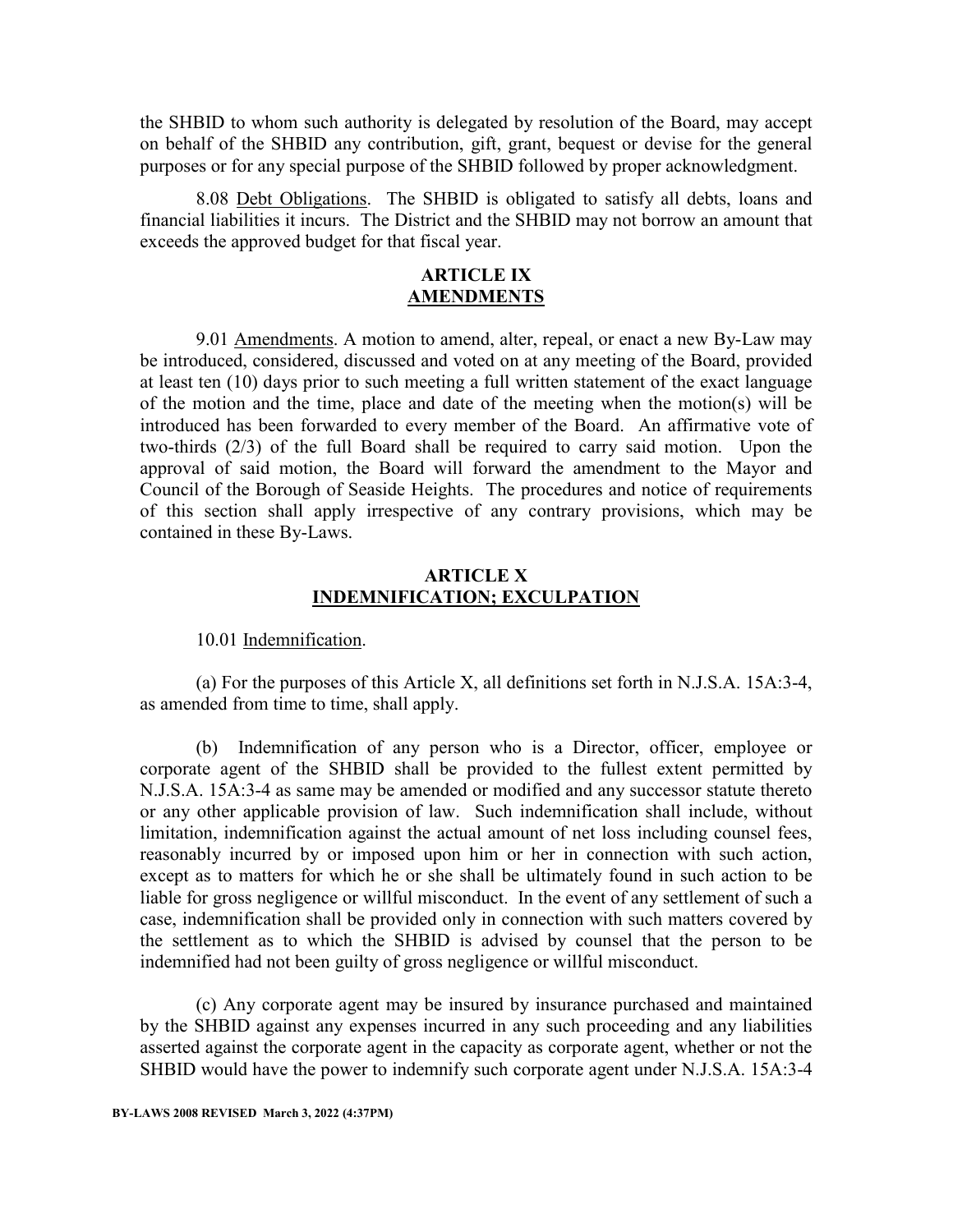as same may be amended or modified and any successor statute thereto.

10.02 Exculpation. Unless acting in bad faith, neither the Board as a body nor any Director, officer or corporate agent shall be personally liable to any Member of the SHBID in any respect for any action or lack of action arising out of the execution of his or her office. Each Member of the SHBID shall be bound by the good faith actions of the Board, officers and corporate agents of the SHBID, in the execution of the duties and powers of said Directors, officers and corporate agents. However, nothing contained herein shall be construed so as to exculpate Directors, or any of them, from discharging their fiduciary responsibilities.

10.03 Interpretation. This Article X is subject to N.J.S.A. 15A:3-4 as same may be amended or modified and any successor statute thereto. Nothing in this Article X shall be construed so as to conflict with or violate the terms of N.J.S.A. 15A:3-4. Any and all requests for indemnification under this Article X shall be made, and shall be heard and decided by the Board, in accordance with the applicable terms of N.J.S.A. 15A:3-4.

## **ARTICLE XI DISSOLUTION**

 11.01 Dissolution. Upon the dissolution or liquidation of the SHBID, any assets, then remaining, shall be distributed for one or more exempt purposes within the meaning of section  $501(c)(3)$  of the Code (or the corresponding section of any future Federal tax code) or shall be distributed to the Federal government, or to a state or local government, for a public purpose. Any such assets not so disposed of shall be disposed of by a court of competent jurisdiction of the county in which the principal office of the SHBID is then located, exclusively for such purposes or to such organization or organizations, as said Court shall determine, which are organized and operated exclusively for such purposes.